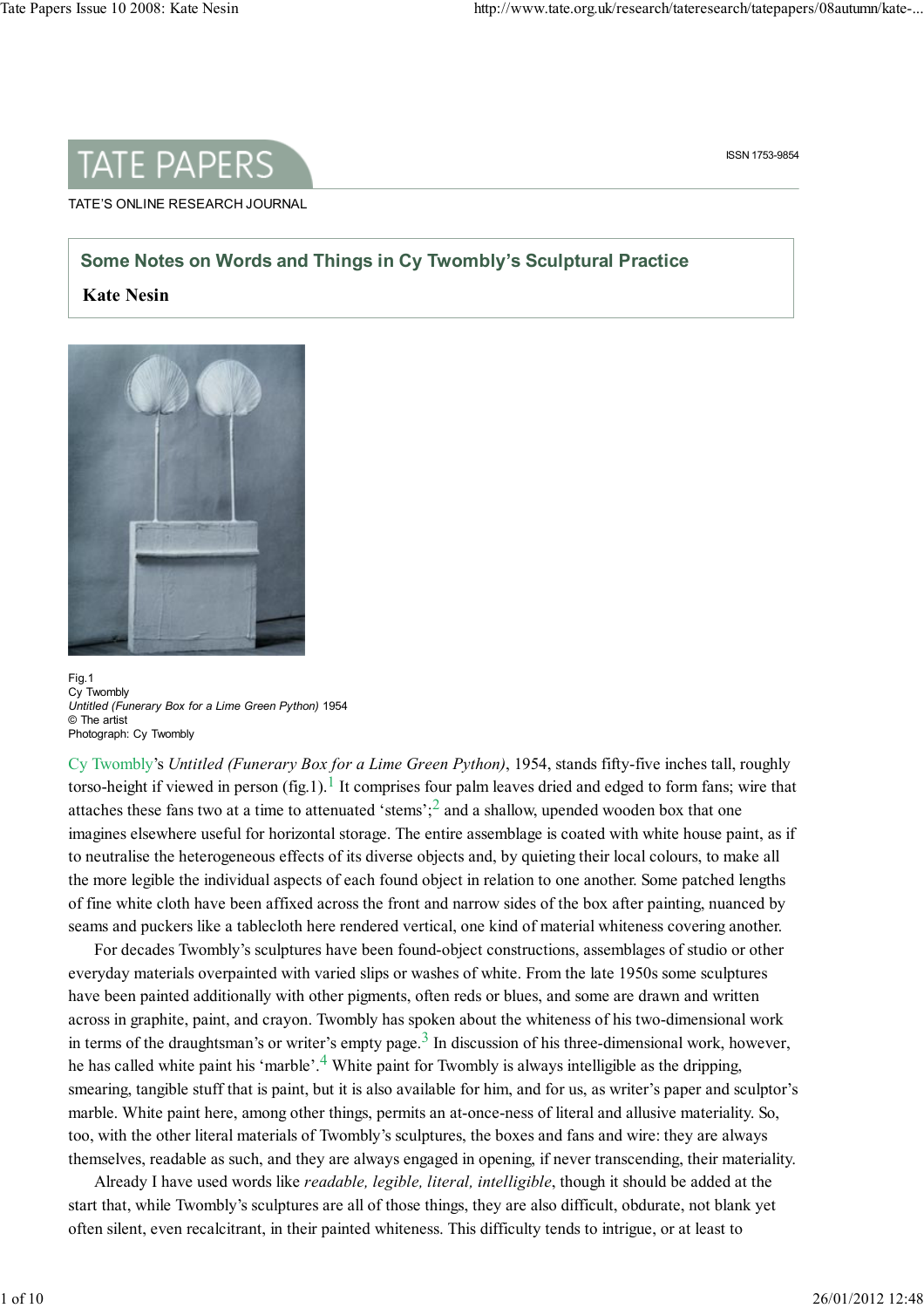mystify, rather than to stymie. We can see the sculptures for all of their parts, for every touch of material, but the way that these parts and materials make meaning sculpturally remains the nagging question – not necessarily the right question, only the nagging one.

I begin with an object because I hope never to feel too far, in this paper, from the physical object. But my essay's larger concern is with the relationship between words and objects, as well as with words for objects, in Twombly's sculptural practice. Still more crucially, Twombly's sculptures provide us ways to think about words apart from the two-dimensional realm of the page and in relation, instead, to the three-dimensional realm of the object or thing. They require careful, if sometimes uneasy, distinction between the words sculpture, object, and thing. At the same time, they tempt such labels, categorisations, and discourses without satisfying any – or, perhaps, by satisfying too many at once. Sculpture is a contested word in twentiethcentury art history, especially after World War II – multiplicitous in meaning, expanded, and sometimes disbanded entirely. Neither are the vagaries of a word as handy yet unspecific as *thing* any less fruitful for us. Meanwhile, Twombly has had lifelong recourse to literary sources, most often poetic ones, across his numerous modes of visual work, and in much of the critical literature the artist is himself named a 'poet' far more often than a 'sculptor', or even a 'painter-sculptor'. The very word poet that derives from the Greek for a 'maker of things' – that is, things verbal, sculptural, or otherwise.

Our focus here will remain with the 1954 sculpture, and therefore with Twombly's early years of such production, though this focus is maintained in the interest of gauging the consistencies of Twombly's sculptural practice to the present day. The piece in question is one of twenty-two published in the *Catalogue* Raisonné between the first documented construction in 1946 and a seventeen-year sculptural hiatus that commenced in 1959. It is also the only one of Twombly's sculptures from that initial campaign to have a name. 5

This name – Untitled (Funerary Box for a Lime Green Python) – has changed over time, possibly given to the piece later than 1954, although in the 1994 Twombly retrospective held at the Museum of Modern Art in New York the sculpture was returned to a wholly untitled state. Curator Katharina Schmidt explained in her 2000 Basel exhibition catalogue that Twombly had grown unhappy with the title's parenthetical extension: its python in fact a misnomer, for what Twombly had meant was a cobra, the shape of whose head would be in keeping with the pair of palm leaves that face us here.  $6$  For Tate Modern's 2008 exhibition, as for the 1997 Catalogue Raisonné, the full title, python and all, has been pleasingly renewed.<sup>7</sup>

Material changes likewise affected this sculpture in its first years. It and others were photographed in 1954 at Robert Rauschenberg's studio in Fulton Street, New York, which Twombly briefly shared.



Fig.2 Robert Rauschenberg Cy Twombly with Artworks at Fulton Street 1954 Rauschenberg Archive © DACS, London/VAGA, New York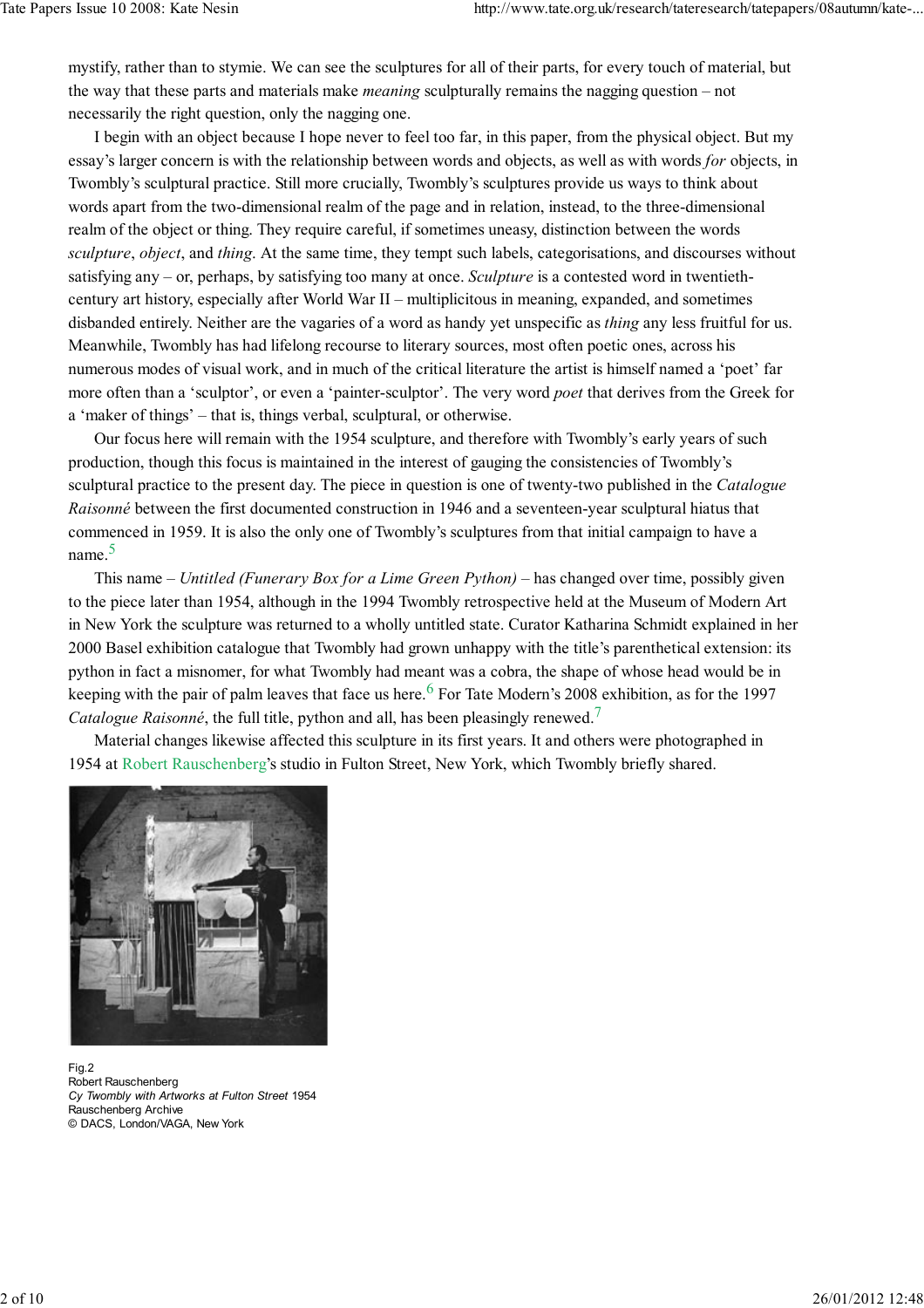

Fig.3 Robert Rauschenberg Cy Twombly with Artworks at Fulton Street 1954 Rauschenberg Archive © DACS, London/VAGA, New York

In one of these photographs (fig.2) we see a different double-palm sculpture prominently posed, this one no longer extant (the majority of the sculptures in the 1954 photographs have been lost or destroyed). In another (fig.3) we find our double-palm piece, surmounted by an open box frame from the top of which dangle five wooden spoons. Four bundled and twined uprights flank the palm leaves, and three round mirrors are ranged across the top of the box support. The current version of this sculpture, of course, retains only that box support, the palm fans, and a wooden ridge that was once the lower front span of the original overarching frame. This strip of wood now functions as purely formal horizontal emphasis, as if to provide, in parallel with the box's top edge, a doubled horizon line to counter the doubled vertical of the fans.<sup>8</sup>

Confirmation of the date and reason for these alterations is difficult to secure. Twombly has indicated that the original dangling spoons from the *Funerary Box* sculpture were removed and redeployed as the rounded vertical sticks (spliced among a flat, frontal bundle of otherwise squared ones) of a fifteen-inch 'panpipe' sculpture – though that piece is dated 1953, one year before the *Funerary Box* piece itself.<sup>9</sup> In 2001 Achim Hochdörfer affirmed that the sculpture's decisive paring down did occur early on, but that the layer of cloth and further coats of paint were added to the piece's lower half decades later, in preparation for the first, small exhibition devoted to Twombly's sculptures, held in Naples in 1979; whether by way of repair, reinspiration, or reinvention we do not know.<sup>10</sup> Whenever and however the changes were manifested, they were drastic, an eradication of both decorative detail and encompassing frame, and signalling, too, a radical shift in tone from ornamented to spare. On the other hand, these changes served to strip the original structure down to a kind of essential core: our eyes rise from a grounded square form to one horizontal, then two vertical, lines, and finally to the paired, moon-like near-circles. It is like a sentence now devoid of extraneous words, except for the wooden strip, that horizontal remnant which yet productively mediates between box and palm stems, between original and final product.

In current literature on both mid-century and contemporary assemblage sculpture, the freshly resuscitated term of interest seems to be bricolage, employed by anthropologist Claude Lévi-Strauss in his 1962 The Savage Mind as the kind of tinkering, contingent piece-work particular to the 'mythical thought' of non-Western cultures, a way of dealing with, and of making from, the leftovers of human endeavours.<sup>11</sup> When pressed in a 1959 interview with Georges Charbonnier on the relationship between practices of bricolage and practices of Western art-making, Lévi-Strauss proved reluctant but did at last tellingly conflate the behaviours of words with those of objects: 'It is the "sentences" made with objects which have a meaning and not the single object in itself.<sup>'12</sup>

And what of the sentence fragment that makes up Twombly's title for this 1954 piece? We are offered a supposed yet convincing function for the assemblage: the box that seems at first simply a base for the two elegant, sculptural uprights of the palm fans is in fact the content of the sculpture itself, for that base is a box and that box is one meant not merely to support but to contain – in this case the coiled carcass of a lime-green python. What we see, however, is the box, named funerary; no trace of a python; and certainly no trace of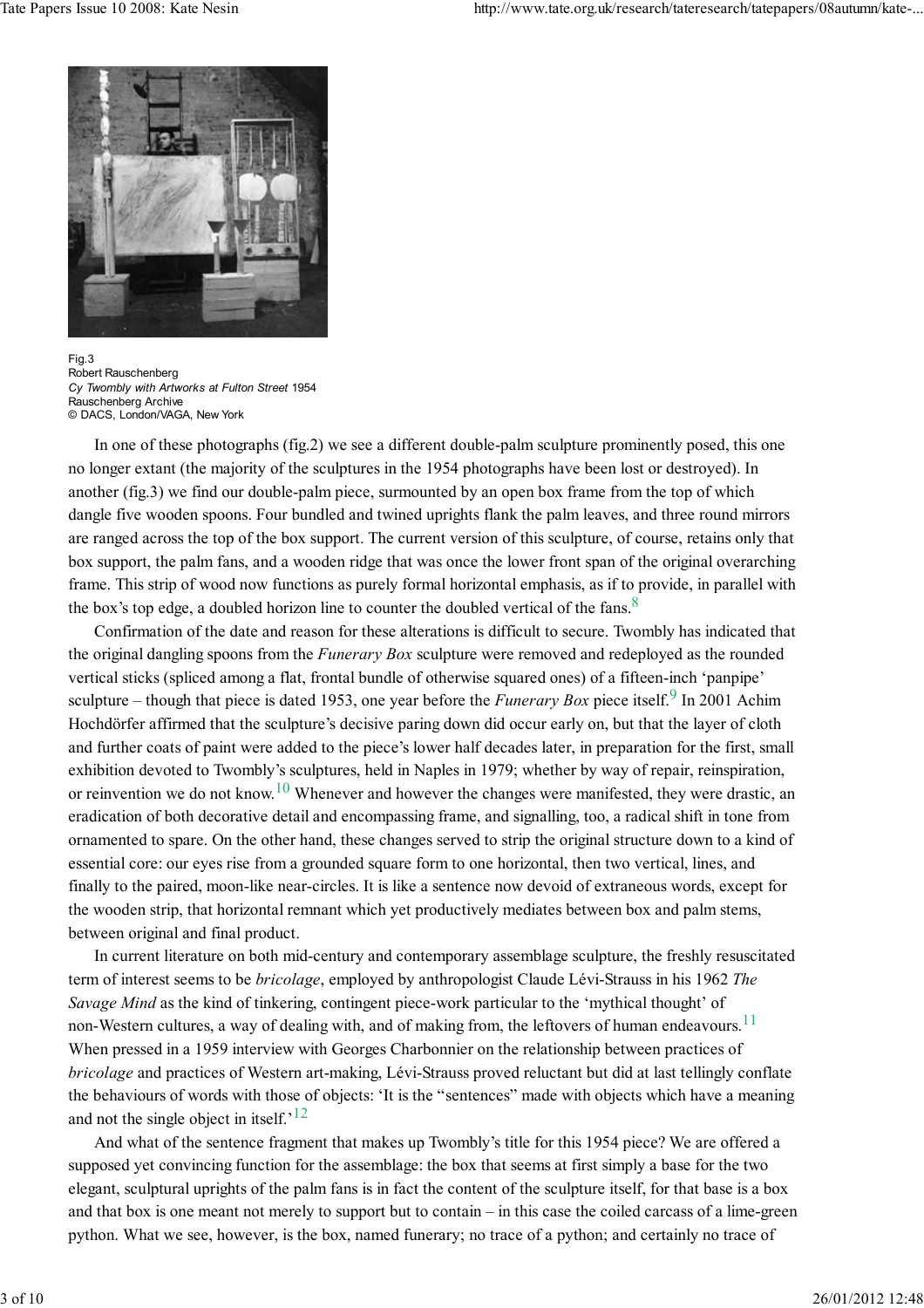lime green. That colour exists first in the title and then in imaginary, but paradoxically lively, opposition to the shroud of white paint that coats palms and box alike. While the title offers an imaginary field in which to move or think in relation to this sculpture, it also returns us, by way of naming an absent colour, to the fact of white here, the physical fact of this thickly applied cover of paint as well as the scientific fact of white as the combination of all colours, lime green presumably included.

The at-once-ness of literal and allusive white paint, addressed above, now meets the seemingly contradictory, or at least discrete, quality of *in-between-ness*, registered in this case as what lies between the sculpture's literal materials and its allusive title. Even so, here we must recall that the larger part of Twombly's title functions as a parenthetical, after that initial laconic Untitled. Parentheses are used to bracket an insertion without which a sentence, or a meaning, would yet remain grammatically correct. Or, more loosely, to bracket a digression, an interlude – better still, an interval. This title's parentheses point to the literal, grammatical fact of the gap as well as to the idea of the gap, the idea of the space-between. They lend the sculpture a specificity of purpose while reminding us of those gaps between categorical specificity and tangible reality: the gap between a so-called funerary box and a flat, upended, simply crafted wooden box veiled by a layer of house paint; the gap between an absent lime-green python and the whitened presences of dried palm leaf fans, wire, wood, and cloth; the triangular gap between a coffin, an assemblage of things, and a sculptural object. This is what happens when words both do and do not fit their things – and it is into these gaps that Twombly's sculptural things themselves fit.

A word that is often fitted to Twombly's sculptures of the 1950s is fetish, which stretches back etymologically to the Latin facticius, our 'factitious', an artificial or a made thing not so unlike the Greek for poem. The word is used widely in Twombly scholarship, and often without historical or anthropological particularity, instead applied for its material and morphological assonances. It becomes a catch-all term for objects that read as 'primitive' (often enough a catch-all, itself, to be sure) – handmade, 'folk' or even 'amateur', archaic in sensibility, and above all imbued with a potency that belies the stuff of which they are made. The catch-all aspect of the term goes hand in hand with its more technical indeterminacy. There are important examples of fetish as determined – the language of the sexual fetish or the commodity fetish – but Twombly's engagement remains a formal and affective one, moderated by his travels, his interest in ethnographic and archaeological objects, his penchant for symmetry, and his attraction to ritual and myth as much as to history.

Well before his 1952–3 trip to Italy and North Africa with Rauschenberg, critics and fellow artists had articulated the presence of fetish-like forms in Twombly's paintings.<sup>13</sup> While traveling overseas, Twombly made sketches of various charms and tombstones, among other objects, which he saw in North Africa and in Rome's Luigi Pigorini National Museum of Prehistory and Ethnography.<sup>14</sup> During the same trip Rauschenberg created and then largely destroyed a series of sculptures called *Personal Fetishes*.<sup>15</sup> And upon his return, Twombly would refer to his own sculptures of the mid 1950s as his 'African things'.<sup>16</sup> Beyond this code of personal naming, discourses of the so-called primitivist fetish had persisted through earlier modernisms to flourish again at mid-century, everywhere from surrealist-inflected painting to poetic convictions about the glyphic figure. Some of Twombly's self-labeled 'African things' are smaller twined or bundled objects; others, including the original version of the 1954 sculpture, are totemic, with animate mirrored and swinging components. They are made from what is to hand, and by their very held-togetherness, otherwise ordinary parts become effective as affective wholes.

My first extended engagement with Twombly's sculptures came by way of the Rauschenberg photographs, these compelling and somehow ceremonial gatherings of luminously painted, abstract yet defiantly material things. Ceremonial gatherings but also simply a kind of storage-like, in-studio arrangement, exalted as much by our admission to the private workplace as by the act of photographic framing. But the primary available photograph of the 1954 object is no less loaded: the lushly silver-toned picture that represents the piece in the *Catalogue Raisonné* as well as in most other illustrated texts (fig.1).<sup>17</sup> In this image the sculpture's diverse material make-up remains legible, but so does an idealised, and downright attractive, sculptural autonomy – a still more central theme of modern and modernist sculpture than the fetish-like assemblage, and indicative of its own brand of fetishisation (via aestheticisation).

Once again we see Twombly's sculpture function within a gap or interstice, for between these two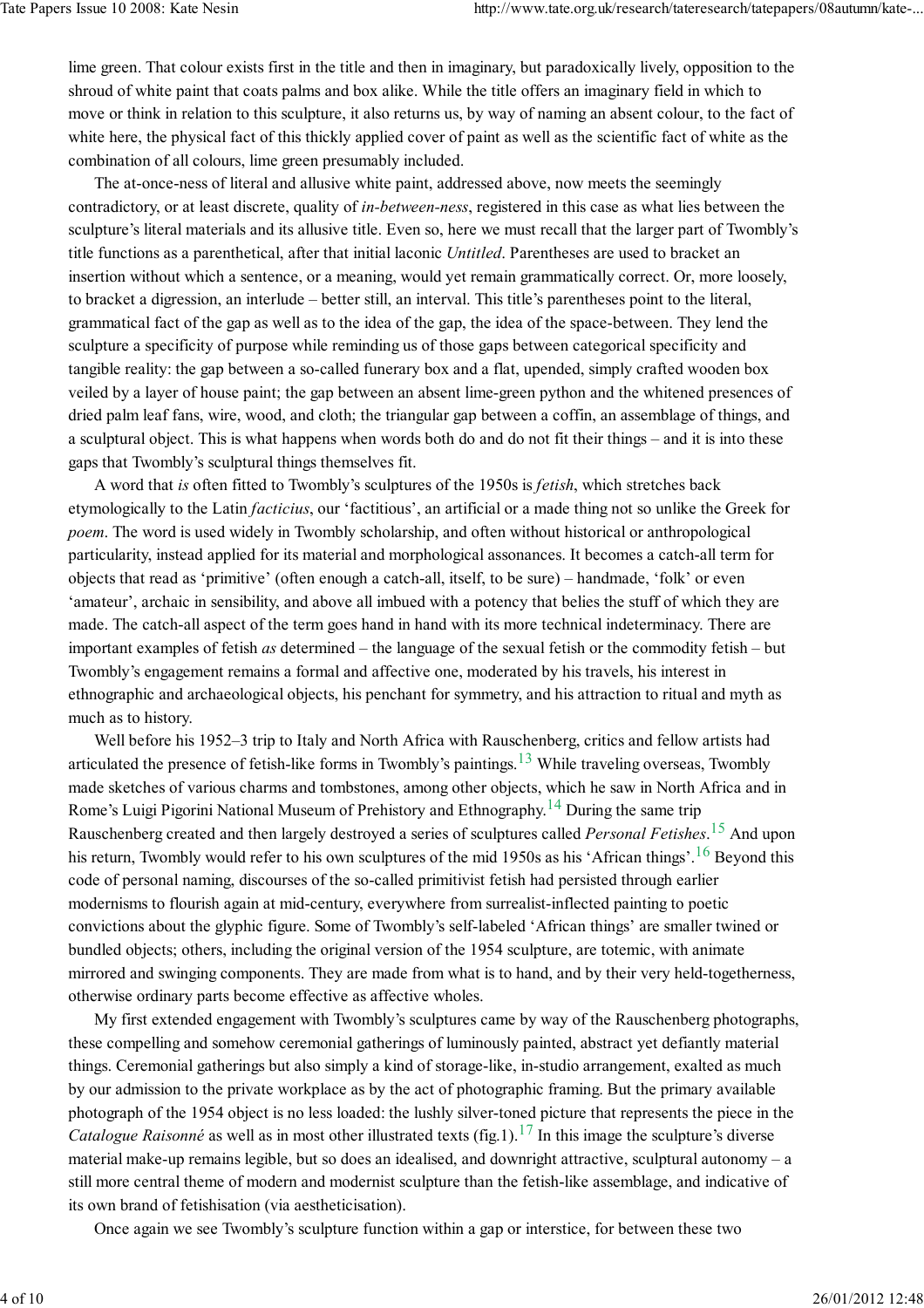photographs (figs.3 and 1) are posited two kinds of modern sculpture: the in-process studio object, in which found fragments of the literal world are powerfully juxtaposed, and the self-sufficient, self-reflexive artwork whose impact is that of the unique object rather than of the concatenation of mere things. Twombly manages to retain and maintain both positions. Indeed, I see the *Funerary Box* sculpture, in its final version, as a liminal piece between the terms of the term *fetish* and the terms of the still Western but more classical term monument, the latter no less freighted a word for the history of twentieth-century sculpture than the former is freighted for art history and the histories of ethnography and colonialism alike. The vexing of that word monument within modern sculptural narratives is more than we can account for in the space allotted here, but it has grown an evermore forbidden term since the beginning of the twentieth century. Its traditional associations with historical commemoration, the prominence of a grounded base, the grandiosity of scale, and the oft-invoked materialities of bronze or marble or stone have long been rejected as too traditional, thus irrelevant. Yet memory, place (whether the site of a base or the location of production, or both), scale, 'marble', and, as we shall see below, bronze, are in fact richly relevant to – as well as, in some cases, critically nuanced within – Twombly's sculptural practice. And though monument reads as the 'high' term to the 'low' term fetish, in a grant application from 1952 Twombly wrote of his interest not simply in 'primitive', 'ritual and fetish elements' but in what he found 'peculiarly basic to both primitive and classic concepts': the peculiarities of a coincident or doubled plastic language.<sup>18</sup> Fetish and monument, 'primitive' and classically Western at once – Twombly's convictions about at-once-ness yet again fostering, however counter-intuitively, a terminological, ideational, and sometimes even material space for in-between-ness.<sup>19</sup>

The confluent motifs of 'monument', more modest 'marker', and occasionally inscribed 'epitaph', persist in Twombly's sculpture to the present day, though some of the specificity of the ritual or fetish form falls away by the end of the 1950s. What Twombly removed from the 1954 sculpture in order to arrive at its finished state were its more literal fetish-type elements, after all – those flashing mirrors and both the swinging and the upright appendages. Still, the collision between fetish- and monument-types persists in Twombly's sculptural objects across the decades largely as a matter of scalar register and scalar resonance. The 1954 piece, as with all of Twombly's three-dimensional work, remains object-like in scale, not at all monumental in its measurements. As a supposed funerary box we could even understand it as literally scaled: this is the size of the very box that marks the python's funereal site, however unusually portable that site. But the sculpture additionally achieves the aspect of a *model* for a monument, a sort of scalar promise, never attaining the scale of the typical monument-as-such but operating as an object whose scale seems simultaneously appropriate and unfixed, and whose impact is 'larger' than size might seem to prompt. (If scale, unlike size, is to do with proportion, remember this unfixedness of scale is in part in relation to our own bodies, in part in relation to the expectations raised by the sculpture's affective appeal.) Model itself remains a usefully unfixable term: a copy, a mock-up, a paragon, and an object that has been compacted in its scale in relation to some real or imagined 'original'. This is a sculpture that does not allow names to stick, that does not stay stuck within the art-historical categories on offer but prefers to be suspended between names or categories, without seeking in turn to suspend the categories themselves. It is this latter point – suspension *between* without suspension  $of$ that allows for my own theoretical languages of at-once-ness and in-between-ness to work in concert rather than in contradiction.

In turn, we could discuss the frontality of this 1954 sculpture: it and the other larger totem-type pieces command a vertical and direct address. We are face to face with these objects, as if in physical as well as conceptual dialogue. At the same time, such frontality could read as decidedly high-modernist, uninterested in the anthropomorphic bodily address but rather in the potential pictoriality of modernist sculpture that was its advantage for prominent critics like Clement Greenberg at mid-century. Sculpture, for Greenberg, must avoid the state of the everyday thing, but the fact of its concreteness, the fact that it could never fundamentally avoid being a literal object in three-dimensional space, allowed it the leeway to approach the realm of the two-dimensional, of the flat, optical, and pictorial.  $^{20}$  Or, to invoke another important high modernist critic, Michael Fried, the internal relationships of this sculpture – not its way of relating to us as viewers but its internal grammar, the way each of its parts is in dialogue with the next – would be what renders it a compelling modernist work.<sup>21</sup> Yet we already know that syntax is ascribable to both modernist sculpture and fetish object, if we recall Lévi-Strauss's understanding of bricolage as word-like objects that together make a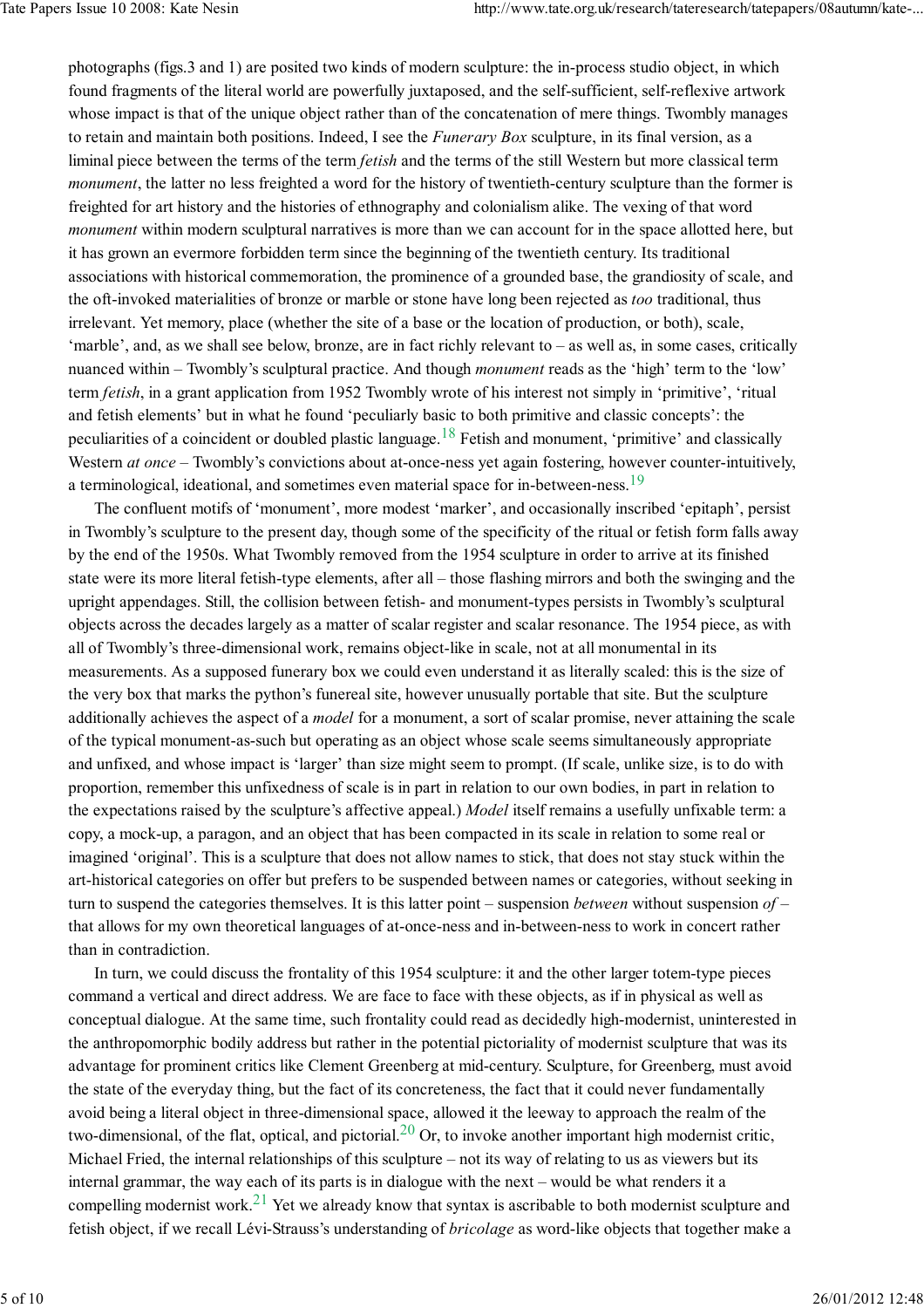meaningful sentence.

Neither Greenberg nor Fried wrote about Twombly's sculpture,  $^{22}$  nor was the artist included in William Seitz's 1961 The Art of Assemblage exhibition at MoMA, in which so many of his peers. Rauschenberg among them, did appear. While elaborating an art history based in the analysis of exclusions (what did not happen, what is not there) is itself suspect, it is my suspicion that Twombly was excluded on these counts not only because he was then living overseas and taking a substantial break from sculpture but also because his threedimensional works are best read *between* the assembled, bricolaged, fetish-thing and the modernist sculptural isolate. In fact, the fetish object can itself remain useful as an indeterminate term: for scholar Tomoko Masuzawa the fetish is 'at once an idea and an object'.<sup>23</sup> I would even prefer the word *thing* here to Masuzawa's *object*, because it is yet another term, not unlike *fetish*, that oscillates radically, a word that owns its ambiguities. It is the word for that which is not, need not, or cannot be named, whether a concrete, physical, tangible thing; an ephemeral, conceptual, notional thing; or an anything, a something, a nothing.

The understanding of a fetish as at once idea and thing calls to mind the decidedly unspiritual or aspiritual 1926 edict of poet William Carlos Williams: 'no ideas but in things.<sup>'24</sup> It, too, is a surprising knot of a phrase, not half so straightforward as it is streamlined. Simple reference to it here, however, can remind us once again of the imbrications of idea and thing, word and thing, and word or poem as thing that inform the history of modernist poetics as much as they seem to inform Twombly's practice. Much work needs to be done on the relationship between Twombly's sculpture and modernist poetics – not just in light of poets Charles Olson and Frank O'Hara, who wrote about Twombly, but in light of a shared preoccupation with the potential mutuality of verbal constructions and object constructions, verbal constructions as object constructions and vice versa. 25

For now I will instead offer up a counter to the mid-century intimacy between word and thing, since we have learned that Twombly's sculptures function as though suspended between two points rather than subscribing to either. One feature of the obdurate materiality of these sculpture-things is, anomalously, their open-endedness, their slipperiness, their allusions that are identifiable enough but then refuse the satisfaction of closure. Although I have no little conviction about words as things, words are also absences, virtual placeholders for the physical thing that is there in name only. Twombly is not unaware of this marking of absence, even while his processes of mark-making necessarily manifest a new material presence in the world. For instance, we can point to erasures, crossings-out, and whitings-out in his work across media. The sculptures, in particular, are almost always whited-out, a practice that does not render them ghostly so much as it veils one kind of obdurate material with the open field of another kind of obdurate material. But in an untitled sculpture of 1985 (fig.4), Twombly has actually inscribed a title onto a surface, only then to paint it over, to white it out.



Fig.4 Cy Twombly Untitled [Bassano in Teverina] 1985 Cy Twombly Gallery, The Menil Collection, Houston, Gift of the artist © Cy Twombly

The sculpture was made alongside a series of paintings, rare for Twombly who tends to separate his genres, and those five 1985 canvases are called Analysis of the Rose as Sentimental Despair. They include lines from Rainer Maria Rilke, Giacomo Leopardi, and Rumi, though the title is Twombly's own humid fragment. The sculpture was granted no title, nor is it a frontal box, as the python piece of thirty years prior. Instead, it is a box that is exhibited as an almost-horizontal, to be looked down upon if also to be seen and read around (viewing in person, one must crouch to the ground in order to take in the box's sides at eye level).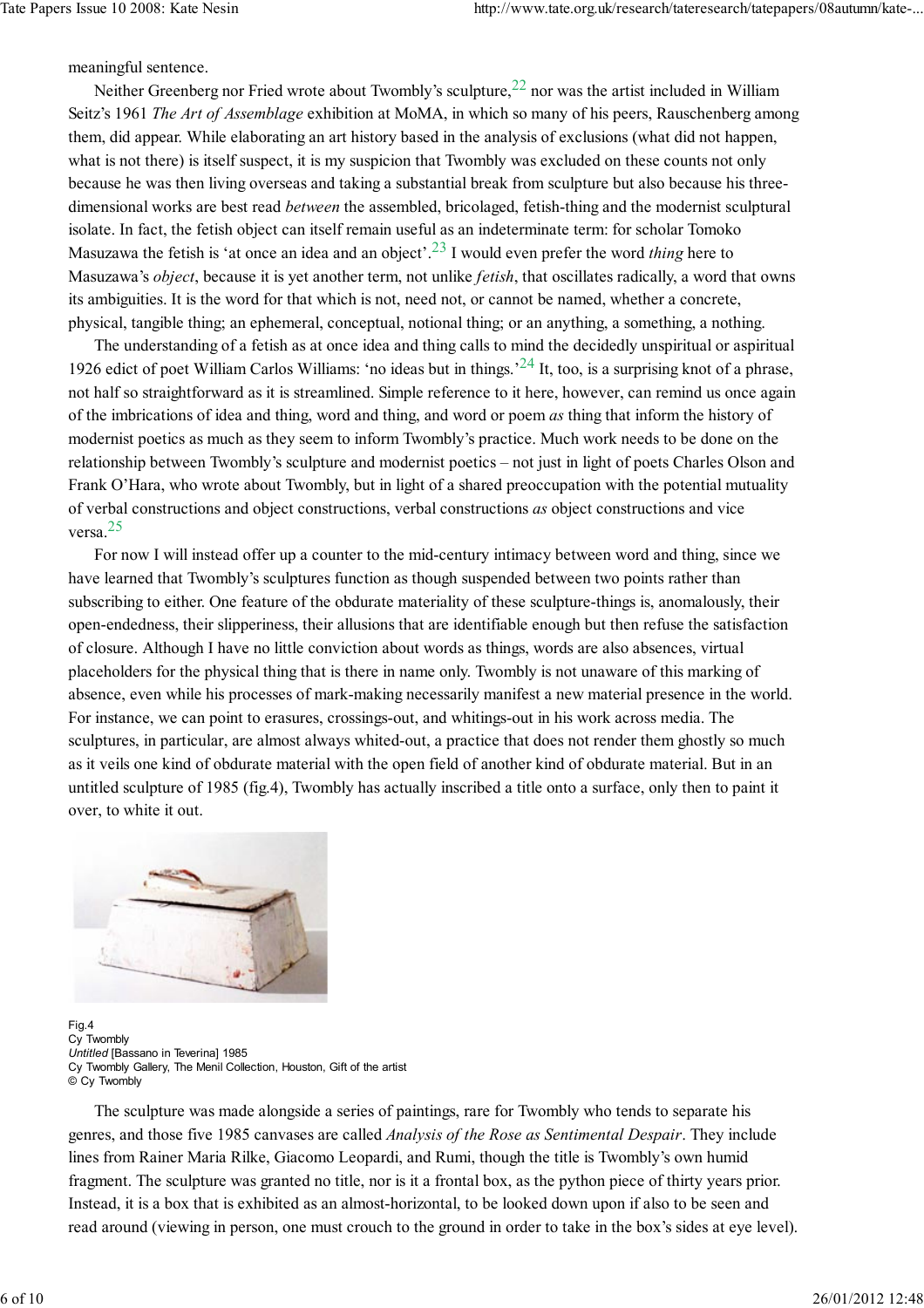One of its side faces bears the partially readable traces of Twombly's titular phrase in red, smudged out again in white (fig.5). The title of one set of paintings is named in their absence as we look instead at a sculpture; then that name itself is made mostly absent.



Fig.5 Cy Twombly Untitled [Bassano in Teverina]1985 (detail) Cy Twombly Gallery, The Menil Collection, Houston, Gift of the artist © Cy Twombly Photograph: Katharina Schmidt



Fig.6 Cy Twombly Untitled (Funerary Box for a Lime Green Python) 2002 © Cy Twombly

I invoke this later sculpture at my conclusion as in as many ways distinct from the Funerary Box as it is consistent with it. There is no effect of the totemic, for example, in the later work, though it has been likened to an altar.<sup>26</sup> But I will conclude more formally still with a work from 2002 (fig.6), version one of two bronze pieces cast in Rome from the 1954 Untitled (Funerary Box for a Lime Green Python), which has so long been in the artist's possession. Twombly has occasionally cast both older and more recent sculptures in small bronze editions since 1979. In this instance the revisitation and recycling of a nearly fifty-year-old work serve further to align within the object itself the oddly unframeable thingness of the fetish with the unitary permanence of the (traditionally bronze) monument.<sup>27</sup> This leap, as well as link, between 1954 and 2002 reminds us that Twombly's sculptures, even when most readily assigned to a category like monument or marker, are always already opened out onto alternative modes of objecthood or thinghood: sculptural object, felicitous aggregation, monumental model, lyrical thing – all of these at once, courting the discomforts of in-between-ness and simultaneity rather than the ease of exclusivity.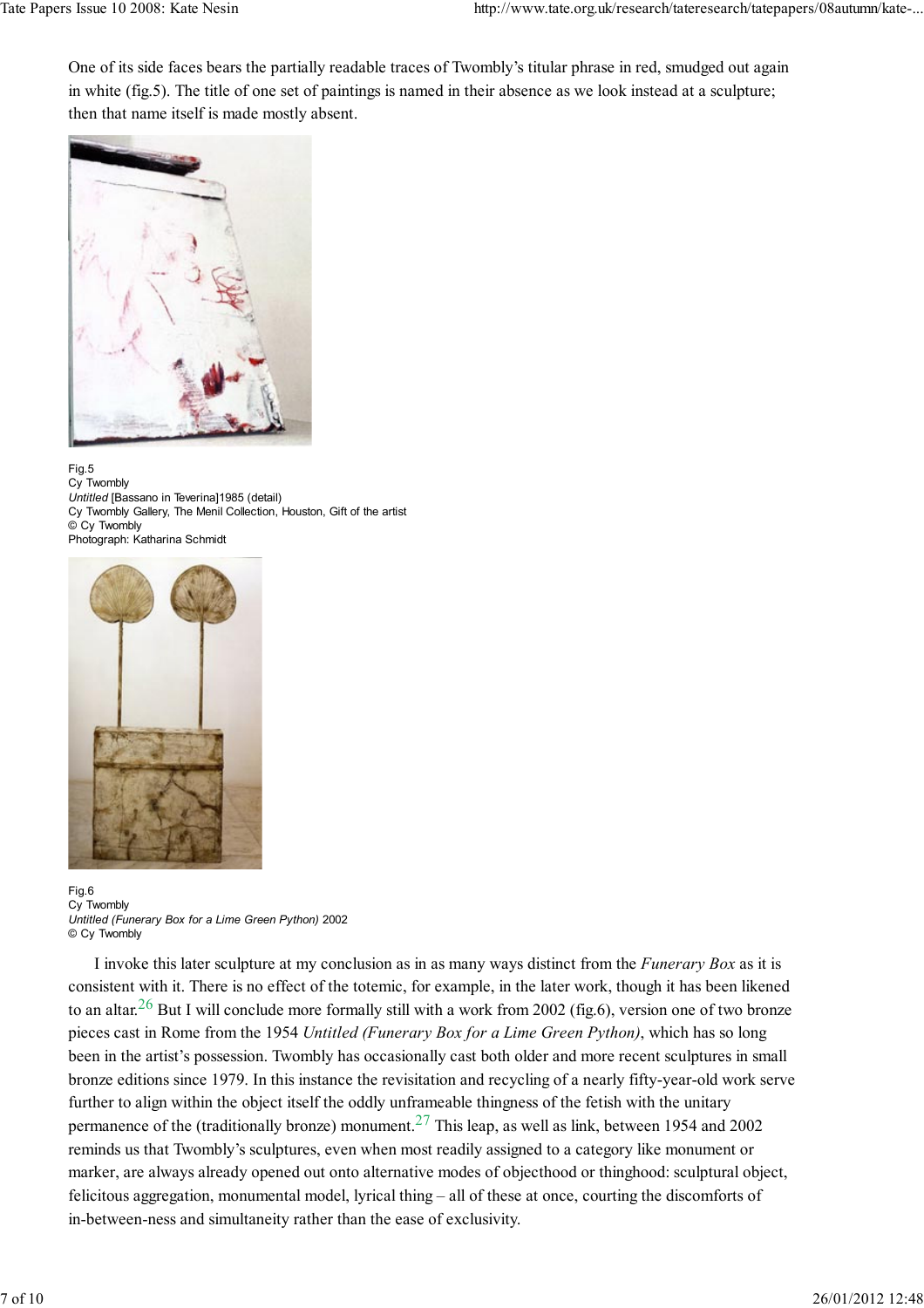It is the significance of the categorical, or the attempt at the categorical, the practice of naming or trying for a name, however fleeting or conflicted, that I hold onto here. This is where Twombly's decades of sculptural production are most apposite and instructive today. There has been a much-discussed resurgence in assemblage-type sculpture, a widely apparent contemporary concern with heterogeneous materialities rather than with the sculptural object whole or proper, but Twombly has consistently managed to situate himself between these two categories without voiding or invalidating either one. The ethics of this in-between-ness are not studied or deliberate although neither are they of merely casual import, not least because they prompt us to investigate the ethics of the art historian's task, our search for functional gaps of our own: that interstice between the descriptive and the ekphrastic, for example, or that veritable chasm between the categorical and the expansive, our task being one that must ever assign words to things. Thus, Twombly's things are simultaneously challenging and sympathetic invitations to just such continued activity.

### **Notes**

1. Photographs of the sculpture consistently show it placed directly on the floor, but in Tate Modern's recent show, Cy Twombly: Cycles and Seasons, the piece was positioned on a low base that added a few, if negligible, inches to our registration of its height in person. Twombly often prefers to lift his works onto slight, gently whitewashed bases for exhibition, though never his taller sculptures. Concerns about the fragility or vulnerability of the sculptures in crowded public spaces should not be discounted here either. My thanks to Nicholas Cullinan and Jeffrey Weiss for discussing their respective curatorial experiences.

2. The 1997 Catalogue Raisonné (see note 5) and the work's caption in Tate Modern's 2008 exhibition list 'twine' but not wire, though the piece as observed uses wire though no twine. It is clear that the sculpture has been altered, even repaired, since it was made, about which more below, and the list of materials likely refers to the original piece in 1954. I am grateful to Thomas Crow for drawing my attention on this point.

3. Nicholas Serota and Cy Twombly, 'History Behind the Thought', in Nicholas Serota ed., Cy Twombly: Cycles and Seasons, exhibition catalogue, Tate Modern, London 2008, p.52.

4. Twombly in conversation with Katharina Schmidt in 1999. See Katharina Schmidt, 'Looking at Cy Twombly's Sculpture', in Cy Twombly: Die Skulptur / The Sculpture, exhibition catalogue, Kunstmuseum Basel and The Menil Collection, Ostfildern 2000, p.49.

5. Nicola Del Roscio ed., Cy Twombly: Catalogue Raisonné of Sculpture, Volume I, 1946–1997, Munich 1997, pp.48–9, number 15.

6. See endnote 9 in Schmidt 2000, p.145.

7. The 2008 Tate exhibition aimed to use original titles wherever possible, and so chose to use the sculpture's title as given in the decade-old *Catalogue Raisonné*. Twombly consistently resists that which might pin down meaning, which might equally explain his comments to Schmidt in 1999 and his acceptance of the title's reinstitution nine years later. As a title, Untitled (Funerary Box for a Lime Green Python) is precisely an open rather than a closed one, as I argue.

8. Some other minor changes seem just as apparent but are harder to confirm. For example, as already mentioned (in note 2 above) I do not believe there is twine but instead wire now affixing the palm leaves to their wooden stem forms. The piece, as so many of Twombly's assemblages, is more than a little time-worn, and the palm fans do not appear secured to their stems in order to withstand handling. The ad-hoc,

held-together quality is part of the sculpture's impact and has likely affected its own material integrity over time. When asked by Nicholas Serota about conservation of his paintings and sculptures, Twombly professed that the sculptures should be allowed to 'show their age': 'it makes [them] more transparent'. Serota 2008, p.47.

9. This point was reiterated by Twombly in a number of conversations with Nicholas Cullinan in advance of Tate Modern's exhibition. The 'panpipe' sculpture (Untitled, 1953) and the Funerary Box piece appeared at Tate in 2008 in consecutive rooms. Katharina Schmidt, however, suggests that the spoons were reused in a different, untitled sculpture of 1955 (Schmidt 2000, p.145, note 10), though I disagree on morphological grounds. Such discrepancies serve to highlight Twombly's lack of interest in pinning down (and in being pinned down) as opposed to retaining any and all fruitful ambiguities.

10. Achim Hochdörfer, Cy Twombly: Das skulpturale Werk, Klagenfurt 2001, pp.108–9. The show in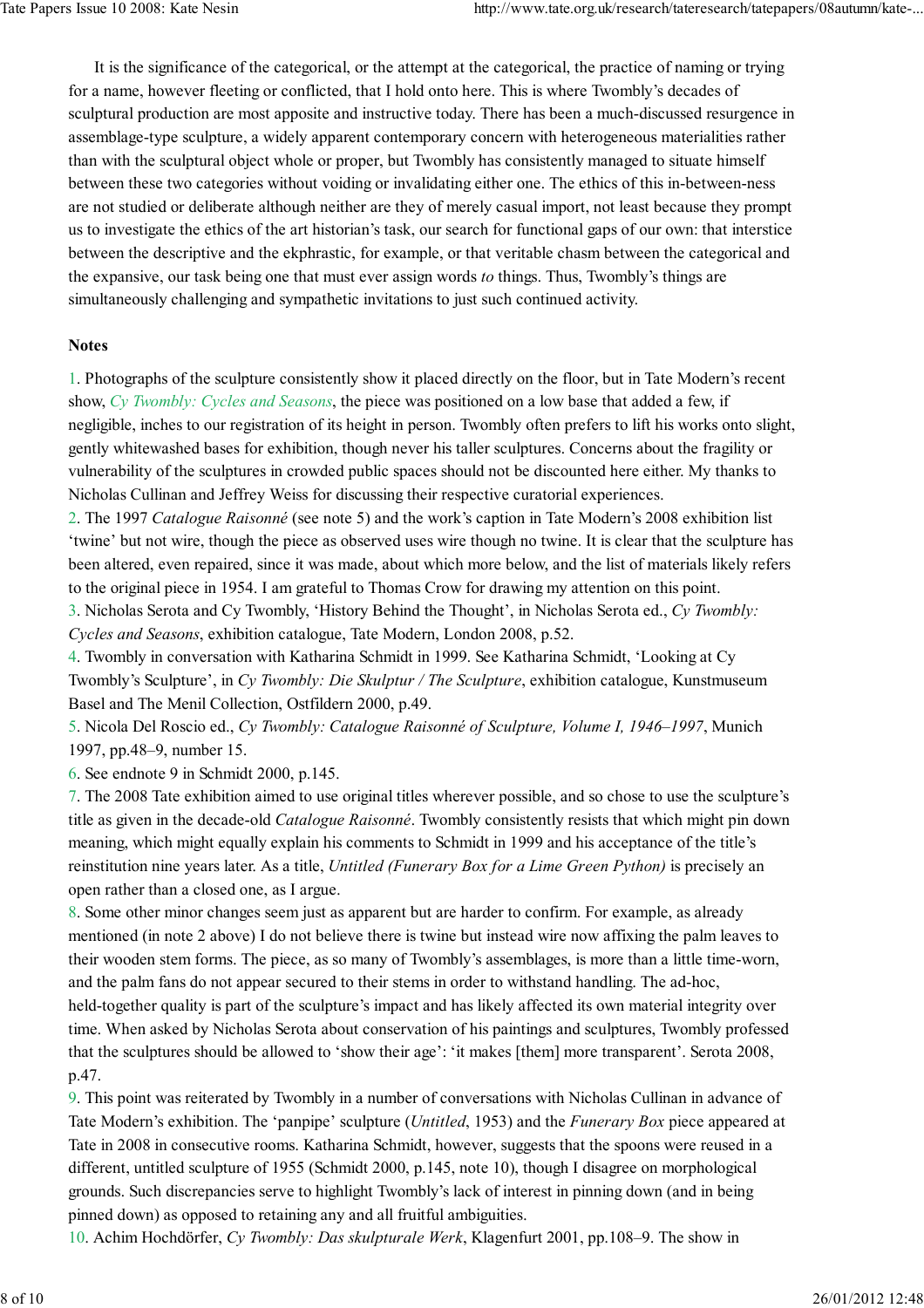question gathered eleven sculptures at Naples's Galleria Lucio Amelio in late spring 1979. A 1975 traveling exhibition of Twombly's paintings, drawings, and 'constructions' launched at Philadelphia's Institute of Contemporary Art was in fact the first to include sculptures since New York's Stable Gallery in 1957, but the Funerary Box piece did not appear there. The Naples show was the first documented group of sculptures exhibited in Italy, where Twombly has lived since the late 1950s.

11. See, for example, a recent issue of Art Journal devoted to a forum on assemblage and bricolage (Art Journal, vol.67, no.1, spring 2008). Claude Lévi-Strauss, The Savage Mind, trans. John and Doreen Weightman, London 1962, reprinted 1966, p.19.

12. Georges Charbonnier, Conversations with Claude Lévi-Strauss, trans. John and Doreen Weightman, London 1969, p.95.

13. See, for example, Robert Motherwell's 1951 review in which he points to the 'sexual character of the fetishes half-buried in [the] violent surface[s]' of Twombly's paintings. Robert Motherwell, 'Stuart Brent Presents Cy Twombly', reprinted in Nicola Del Roscio ed., Writings on Cy Twombly, Munich 2002, p.14. My own use of the word *fetish* has been intended as broadly as possible, as explained, and I restate here that the fetish-quality I identify in Twombly's sculptures (as distinct from the paintings of which Motherwell writes) is other than the sexual fetish – and the commodity fetish – as specific types. It is, instead, the consequence of an everyday, thrown-together materiality (wood and wire, for instance) that achieves an extra-material urgency and is valued as powerful beyond its apparent ordinariness. As William Pietz has elaborated: 'Feitiço referred to an object worn about the body which itself embodied an actual power resulting from the correct ritual combination of materials' – using concrete materials to 'concrete, material effect' but by way of an immaterial 'power' ('The Problem of the Fetish, II: The Origin of the Fetish', Res, no.13, Spring 1987, pp.36–7). For an essay on Twombly that deals in definitions of sexual and commodity fetish, among others, see Richard Shiff, 'Charm', in Serota 2008, pp.10–31.

14. For the most comprehensive account of Twombly and Rauschenberg's joint travels in Italy and North Africa, see Nicholas Cullinan, 'Double Exposure: Robert Rauschenberg's and Cy Twombly's Roman Holiday', The Burlington Magazine, vol.150, no.1264, July 2008, pp.460–70.

15. To read more on the sculptures Rauschenberg made while overseas (Personal Fetishes and Contemplative Boxes) as well as his slightly later Elemental Sculptures made in New York, see Walter Hopps, Robert Rauschenberg: The Early 1950s, exhibition catalogue, The Menil Collection, Houston 1991. 16. Achim Hochdörfer, 'The "bricolage" as a strategy of displacement', in Ugo Collu ed., Twombly Sculture,

exhibition catalogue, Cagliari 2002, p.21.

17. Tate Modern's 2008 catalogue uses this photograph on its p.66, in keeping with the 1997 Catalogue Raisonné and the catalogue for the 1994 Museum of Modern Art retrospective. The photograph is similar to silvertoned images of other sculptures used for Harald Szeemann's 1987 travelling exhibition of Twombly's work, but the *Funerary Box* piece did not appear in that show or its catalogue. Harald Szeemann, ed., Cy Twombly: Paintings, Works on Paper, Sculpture, exhibition catalogue, Zurich Kunsthaus and Whitechapel Art Gallery, Munich 1987. (It remains possible, then, that these photos were taken for the 1981 Museum Haus Lange, Krefeld, exhibition, the first retrospective gathering of the sculptures. I have not yet been able to locate a copy of this catalogue to confirm.)

There is one additional formal photograph of the sculpture available, though only published once – full-colour and thus dominated by white rather than by grades of silver, printed in (and probably taken for) Schmidt 2000, p.30. The sculpture there appears less lush, certainly, yet just as abstracted or decontextualised: photographed against a flat white ground upon which it casts a shadow but within which there is no indication of where floor meets wall. Meanwhile, the loveliest image of the sculpture is one that captures it informally in 1999, a grainy snapshot of the piece in situ, positioned directly on the floor before a tall window in Twombly's Roman home; see Schmidt 2000, p.207. (The front and back covers of the Schmidt catalogue also show close-up, snapshot, in situ views of the palm fans.)

18. Excerpted from Twombly's successful grant application, submitted to the Virginia Museum of Fine Arts in January 1952. The grant funded his and Rauschenberg's European and African travels later that year. Full text of the application is reprinted in Kirk Varnedoe, 'Inscriptions in Arcadia', in Cy Twombly: A Retrospective, exhibition catalogue, The Museum of Modern Art, New York 1994, endnote 48, p.56.